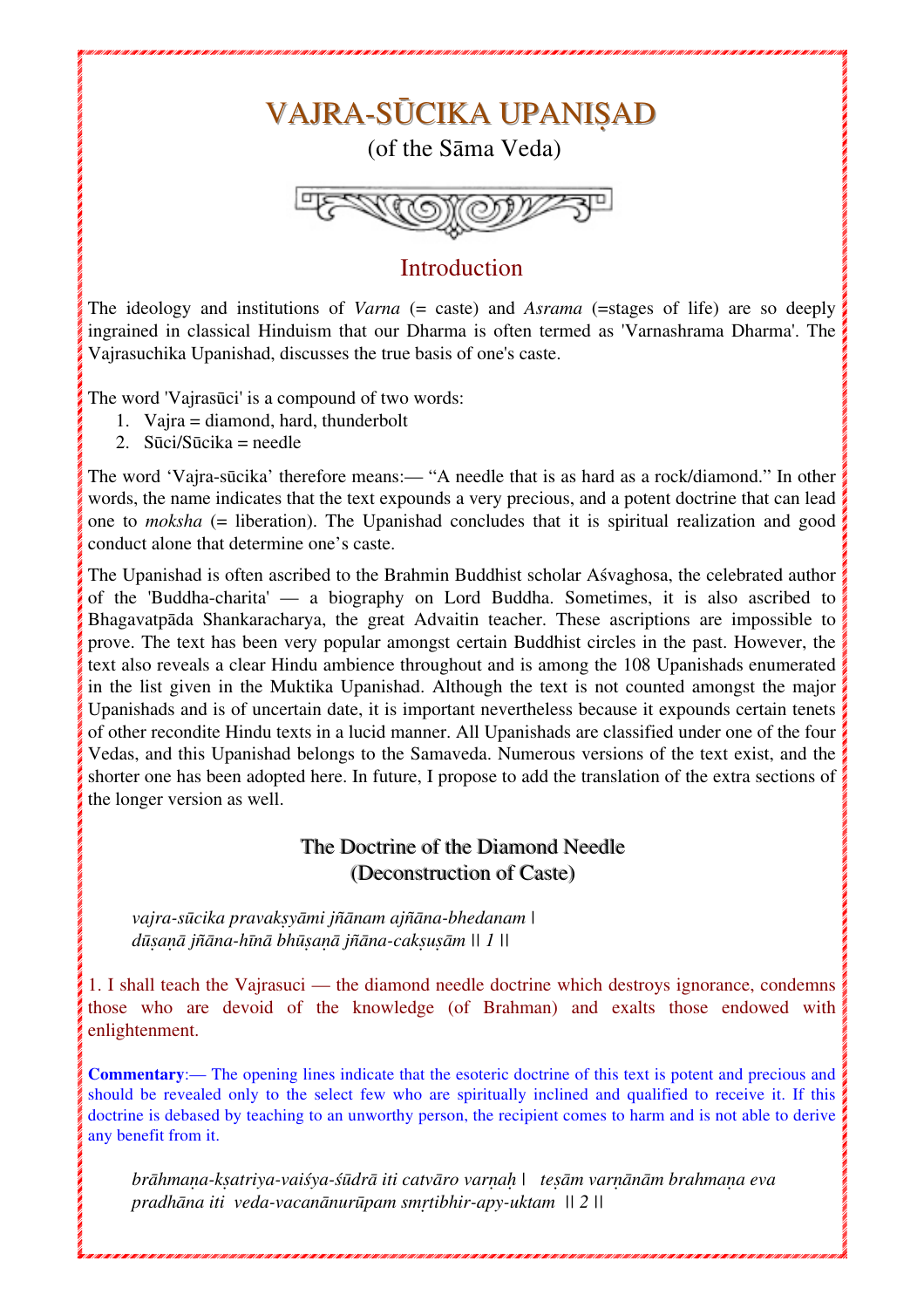2. "Brahmin (priests), Kshatriya (warriors and administrators), Vaishya (merchants and agriculturists) and Shudras (artisans and farmers) — these are the four castes. That the Brahmin is the chief among these classes is in accord with the Vedic texts and is affirmed by the Smrtis.

2

tatra codyam asti | ko vā brāhmano nāma? | kim jīvah | kī deha | kī jātih | kī jñānam | *kī karma | kī dharmika iti || 3 ||*

3. In this connection there is a point worthy of investigation. Who is, verily, a Brahmin? Is he the individual Self? Is he the body? Is he the social class based on birth? Is he the [possessor of] knowledge ? Is he the [performer of] deeds (previous, present or prospective)? Is he the practioner of the Dharma?

**Commentary**:— The passage questions the possibility that the nature of the Jiva itself changes from one life to another because it is a fundamental dogma of the Veda-based philosophies that the Jiva or the individual Self is immutable and changeless. In fact, it is the non-Vedic philosophies that often hold the opposite teaching about the Jiva.

tatra prathamo jīvo brāhmana iti cet tan na | atītānāgatāneka-dehānām jīvasyaika *rūpatvāt | akasyāpi karma vaśād aneka-deha-sambhavāt | sarva-śarīrāṇāṃ jīvasyaika rūpatvāc ca | tasmānna jīvo brāhmaṇa iti || 4 ||*

4. Of these, is the Jiva or the individual Self (jiva) the Brahmin? No, it is not so; for the Jiva is one and the same in the innumerable previous and future bodies. Since the Jiva (the individual Self) is the same in all the various bodies obtained through (past) karma, and in all these bodies the form of the Jiva is one and the same. Therefore the Jiva is not the Brahmin.

*tarhi deho brāhmaṇa iti cet tan na | ācaṇḍālādi padantānām manuṣyāṇām pañcabhautikatvena dehasaikarūpatvāt | jarā-maraṇa-dharmādharmādi-samya darśanāt |*  brāhmanas śveta-varnah | ksatriyo rakta-varnah | vaiśya pīta-varnah | śūdrah krsna *varṇa iti niyamābhāvāt | pitrādi dahane putrādīnām brahma hatyādi doṣasambhavācca | tasmān na deho brāhmaṇa iti || 5 ||*

5. Then is the body the Brahmin? No, it is not so, because the body which is composed of the five elements, is the same in all classes of human beings down to the chandalas (outcastes), etc. And it is also observed that old age and death, virtue [*dharma*] and vice [*adharma*] are found to be common to all human beings. There is also no absolute distinction (in the complexion of the four classes) that the Brahmin is of the white complexion, that the Kshatriya is of the red complexion, that the Vaishya is of the tawny complexion, that the Sudra is of the dark complexion. [If the body is the brahmin] the sons and other kinsmen would becoming guilty of the murder of a Brahmin and other (sins) on cremating the bodies of their fathers and other kinsmen. Therefore the body is not the Brahmin.

**Commentary**:— Murder of a Brahmin is considered one of the greatest sins according to the Dharma Shastras. The author therefore argues that if it is the body that is the Brahmin, then cremation of that 'Brahmin' body upon the death of the person will be akin to the sin of killing a Brahmin.

*tarhi jāti brāhmaṇa iti cet tan na | tatra jātyantara jantuṣvaneka jāti sambhavā maharṣayo bahavas santi | ṛṣyaśṛṅgo mṛgayāh | kauśika kuśāt | jāmbuko jambukāt |*  vālmīko vālmikāt | vyāsah kaivarta-kanyāyām | śaśaprsthāt gautamah | vasistha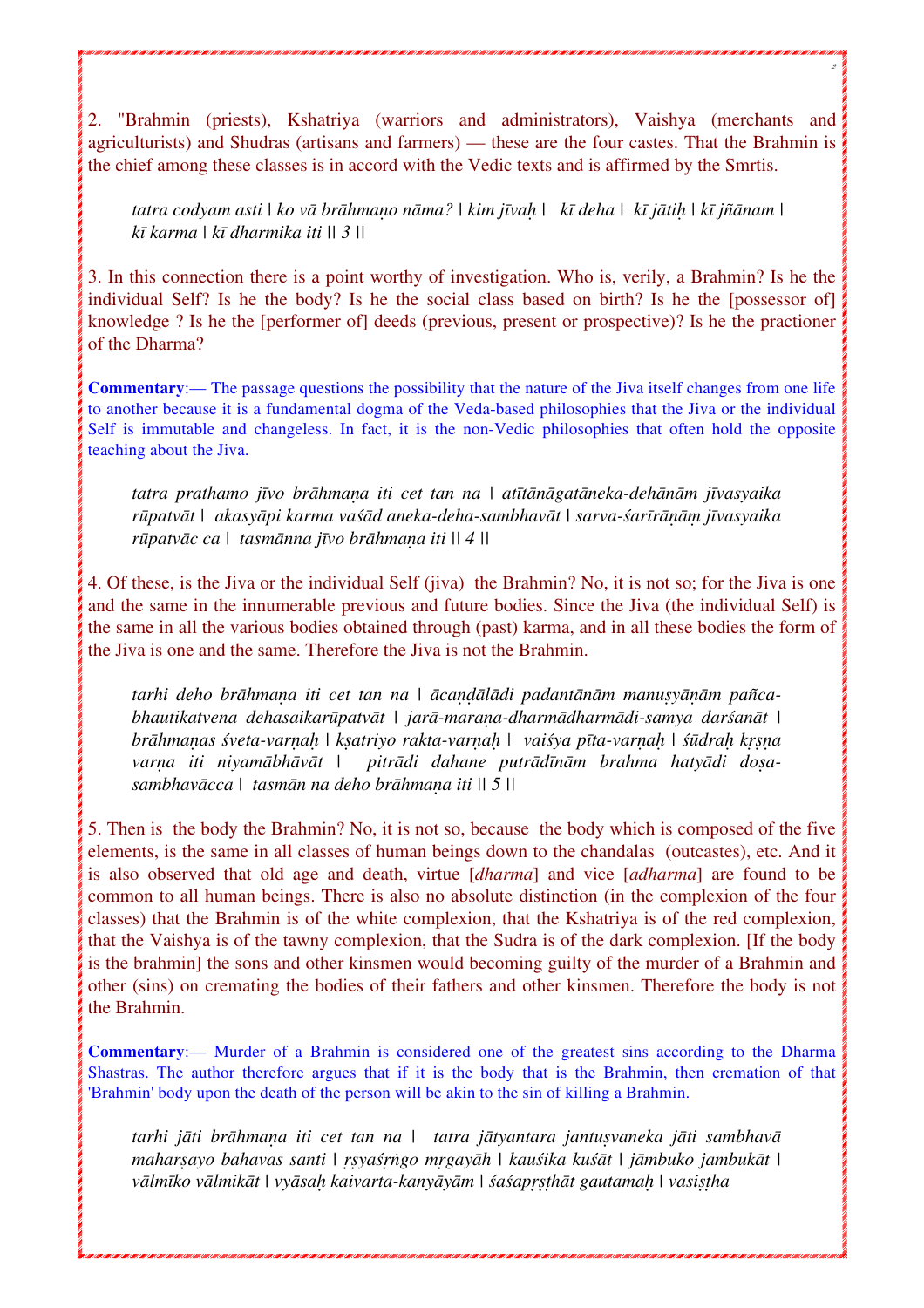ūrvaśyām | agastya kalaśe jāta iti śātatvāt | etesām jātyā vināpya agre jñāna *pratipāditā ṛṣayo bahavas santi | tasmān na jātir brāhmaṇa iti || 6 ||*

3

6. Then is it birth that makes a Brahmin? No, it is not so, for many great rishis have sprung from other castes and orders of creation. We have heared that Rishyasrnga was born of a deer, Kaushika of Kusha grass, Jambuka from a jackal, Valmiki from an ant-hill, Vyasa from a fisher girl, Gautama from the back of a hare, Vasistha from Urvashi (the celestial nymph), Agastya from an earthen jar. Among these, many rishis outside of the caste-system have been accounted as the foremost among the teachers of the Divine Wisdom. Therefore birth does not (make) a Brahmin.

**Commentary**:— The passage mentions several unscientific, popular fables about the origin of Sages but its import is still tenable. Many of Hinduism's greatest sages have had very humble origins. See **Appendix B**.

*tarhi jñānam brāhmaṇa iti cet tan na | kṣatriyādayo'hi paramārtha darśano'bhijñā bahavas santi | tasmān na jñānam brāhmaṇa iti || 7 ||* 

7. Then is it knowledge that makes a Brahmin? No, it is not so, because among Kshatriyas and others there are many who have attained cognition of divine truth. Therefore knowledge does not make a Brahmin.

**Commentary**:— An example of Kshatriyas who were spiritually realized sages are King Janaka of Videha. An example of a Vaishya who was a realized Sage is the Rigvedic seer Bhalandana. Likewise, Matanga, the son of a Vaishya father and a Shudra mother became a realized Sage. See **Appendix B** for more details.

*tarhi karma brāhmaṇa iti cet tan na | sarveśām prāṇinām prārabdha-sañcitāgāmikarma-sadharmya-darśanāt | karmābhi-preritāḥ santo janāḥ kriyāḥ kurvantīti | tasmān na karma brāhmaṇa iti || 8 ||*

8. Then do actions (karma) make a Brahmin? No, it is not so, since the *prarabdha* karma which gives rise to the present birth, *sanchita* (accrued) karma, and *agami* karma — commenced in the present lifetime which will fuctify in a future embodiment is common to all humankind; and that people perform works impelled by their past karma. Therefore actions do not make a Brahmin.

**Commentary**:— The text means that the performance of *karma* or rituals in this life does not form the basis of Brahminhood. Why? Because one is associated or tainted not only with the karma performed in this very life, but also with the unseen karmas performed in previous lives. Moreover, who knows what and how many karmas one will perform in future lives. Since one's net karma is the sum of all the past, present (and future), is it justified to assign one a caste merely on the basis of one's present performance of religious rites? No! Moreover, we see that all people are not inclined equally to the performance of rites. It is stated in the scriptures that inclination to perform good karma in this life itself is a fruit of good karma performed in previous lives. On the other hand, one who performed good karmas might yet willingly shun them in this life, contrary to one's nature. Therefore, when we assign a caste to someone on the basis of one's current life's karma, we are belittling the importance of his past and future karma.

*tarhi dharmiko brāhmaṇa iti cet tan na | kṣatriyādayo hiraṇya-dātāro bahavas santi | tasmān na dhārmiko brāhmaṇa iti || 9 ||* 

9. Then does the observance of religious duties (dharma) make a Brahmin? No, it is not so; for there have been many Kshatriyas and others who have given away gold [in charity]. Therefore the performer of religious duties is not the Brahmin.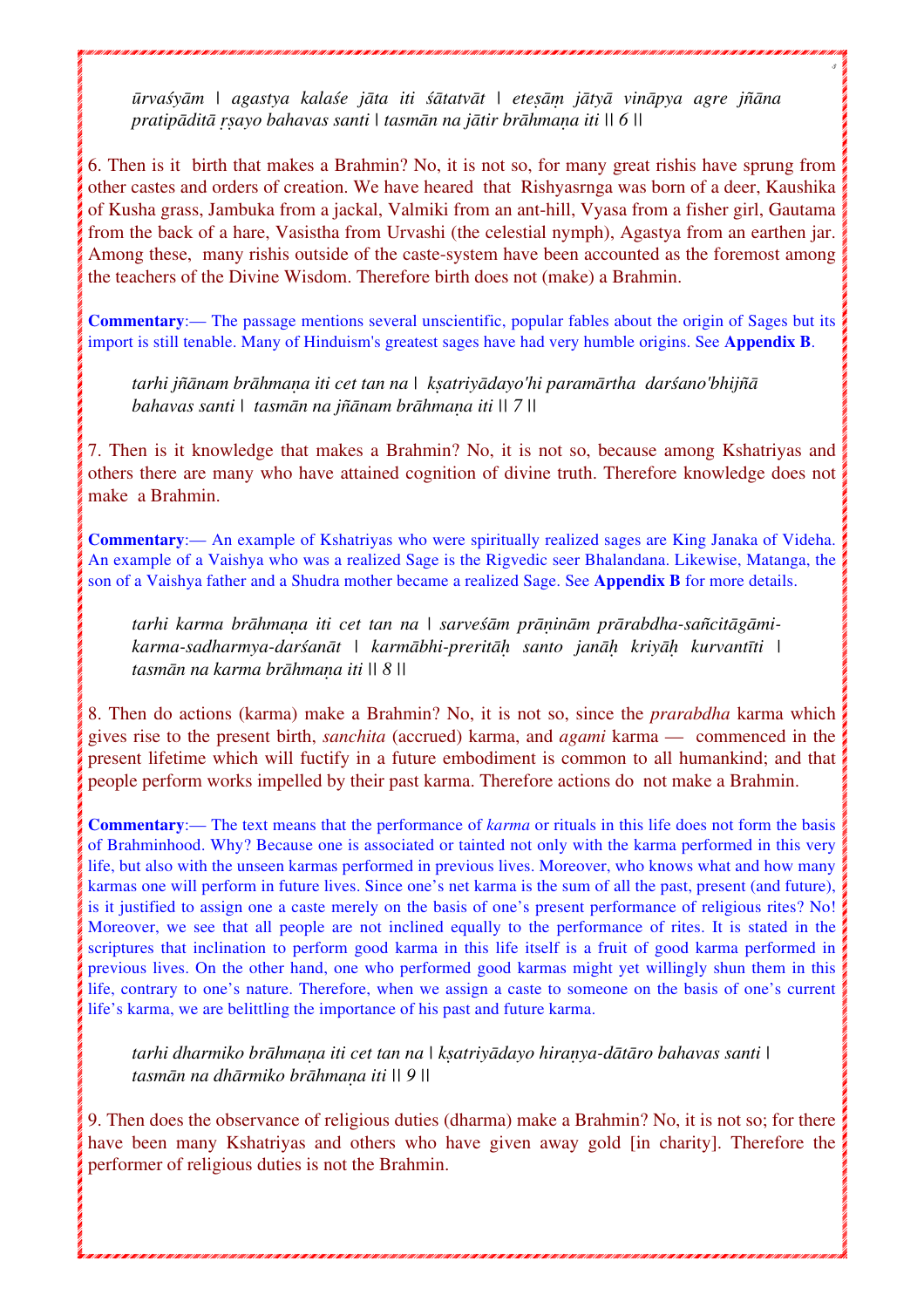tarhi ko vā brāhmano nāma? yah kaścid ātmānam advitīyam jāti-guna-kriyā-hīnam *ṣaḍūrmi -ṣaḍbhavetyādi-sarva-doṣa-rahitam | satya-jñānānandānanta svarūpam svayam nirvikalpam aśeṣa kalpādhāram aśeṣa bhūty-āntaryāmitvena vartamānam antar bahiścākāśavad anusyūtam akhaṇḍ-ānanda svabhāvam aprameyam anubhavaika vedyam aparokṣa-tayābhāsamānam karatalāmala kavat sāṣāt*  aparoksīkrtya krtārthatayā kāma rāgādi dosa rahitah śamādi-guna sampanno bhāvamātsarya-trsnāśā-mohādi rahitah dambh-āhākārādibhir asāprstacetā vartate | evam ukta laksano yah sa eva brāhmana iti śāti smrti purānetihāsānām abhiprāyah | *anyathā brāhmaṇatva sidhir nāstyeva | saccidānandātmānam | advitīyam brahma bhāvayet | ātmānam advitiyam brahma bhāvayed ity upaniṣad || 10 ||*

4

10. Then, who, verily is called a Brahmin? Whoever he may be — he who, has attained selfrealisation, and directly perceives the Atman like a myrobalan fruit in the palm of one's hand. [Realising that the Atman is] of the nature of truth, consciousness, bliss and eternity, without a second, devoid of distinctions of birth, attributes and action, devoid of all faults such as the six infirmities,<sup>1</sup> and the six states<sup>2</sup> and devoid of all changes. [The Atman] is the basis of endless determinations. [The Atman] is the indwelling spirit of all beings. [The Atman] pervades everything within and without like space. [The Atman] is of the nature of unlimited joy, indivisible, immeasurable, and is known only by direct cognition.

He who having attained self-realisation becomes rid of the faults of desire, attachment, etc., and is endowed with the six virtues.<sup>3</sup> He who having overcome emotion, spite, greed, expectation, desire, delusion, etc., with the mind unaffected by pride, egoism and the like; he alone, who is possessed of these qualities is called a Brahmin. This is the view of the Vedic texts and tradition, ancient lore and history. The attainment of the status of a Brahmin is otherwise impossible. Meditate on the Self as Brahman who is being, consciousness and bliss, without a second; meditate on the Self as Brahman who is being, consciousness and bliss without a second. This is the Upanishad.

**Commentary**:— The concluding section of the Upanishad makes it clear that not until one has realized the Supreme Being can one be called a Brahmin. This is but logical, because the Brahmin is considered the most exalted human estate, and realization of the Supreme Being is considered the supreme goal of spiritual life. Therefore, a Brahmin, who has not reached this supreme state an imperfect Brahmin, or is a Brahmin only in name because he has not done justice to the teachings of the scriptures and to the social status that is accorded to him.

The passage, in defining the attributes of a true Brahmin, also lists the attributes of Brahman, or the Supreme Being.

The words "as an amalaka fruit in one's hand" is idiomatic Sanskrit usage meaning "clearly in the front of oneself."

The words "Meditate upon Brahman" are repeated to signify the end of the text.

The teaching of this section is not novel but is found in numerous Hindu texts. See **Appendix A** for some parallel passages.

2 six states: (1) birth, (2) being, (3) growth, (4) change, (5) deterioration and (6) perishing.

 <sup>1</sup> six infirmities: (1) old age, (2) sorrow, (3) delusion, (4) hunger (5) thirst and (6) death.

<sup>3</sup> six virtues; (1) Sama — tranquility, (2) dama— self-control, (3) uparati — ceṣation of dependance upon rituals (or continence), (4) titiksha — fortitude, (5) samadhanam— meditation, and (6) sraddha — faith.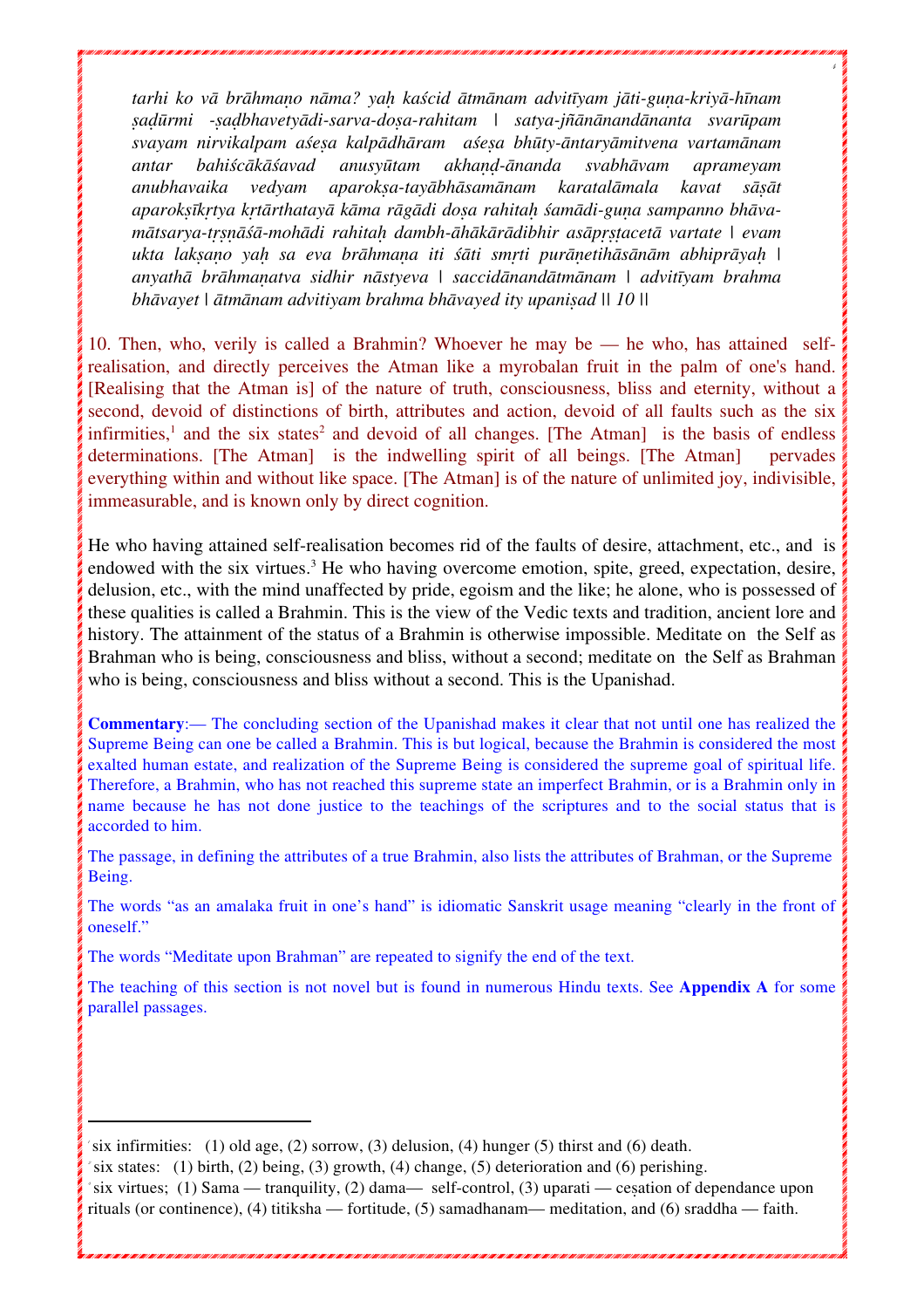## Appendix A: Parallel Passages

5

This appendix contains a selected anthology of passages from other Hindu scriptures with the similar ideas of the Vajrasuchika Upanishad.

#### **Rigveda, 9.112.3**

I am a poet, my father is a doctor, my mother a grinder of corn.

#### **Atharvaveda (Paippalada Samhita) 8.9.8-10**

*"*From the Supreme Being arise the Holy Sages From the Supreme Being (arise) these Kshatriyas From the very same Supreme Being are born the Brahmins From the Supreme Being (arise) the food producing third caste (Vaishyas)." "The Supreme Being are indeed these Shudras serving the Kshatriyas, The Supreme Being are all they who perceive (i.e. all living creatures). The Supreme Being are all these benevolent officials The Supreme Being are all these members of the assembly." "The Supreme Being are the fishermen, The Supreme Being are the servants, The Supreme Being indeed are these gamblers. Man as well as woman originate from the Supreme Being Women are God and so are men."

#### **Chhandogya Upanishad 4.4.1-5**

"I do not know this, Sir, of what family I am. I asked my mother. She answered me: 'In my youth, when I went about a great deal serving as a maid, I got you. So I do not know this, of what family you are. However, I am Jabala by name; you are Satyakama by name.' So I am Satyakama Jabala, sir." To him he then said: "A nonbrahmin would not be able to explain thus. Bring the fuel, my dear. I will receive you as a pupil. You have not deviated from the truth."

#### **Mahabharata III.312.106**

"Listen about caste, Yaksa dear, not study, not learning is the cause of the twice-born status. Conduct is the basis, there is no doubt about it."

#### **Mahabharata III.180.20**

"O King of Serpents! He in whom are manifest truthfulness, charity, forbearance, good conduct, non-injury, austerity and compassion is a Brahmin according to the sacred tradition."

#### **Mahabharata III.180.27**

"O Serpent! He, in whom this conduct is manifest is a Brahmin, he in whom this is absent treat all such as Sudra."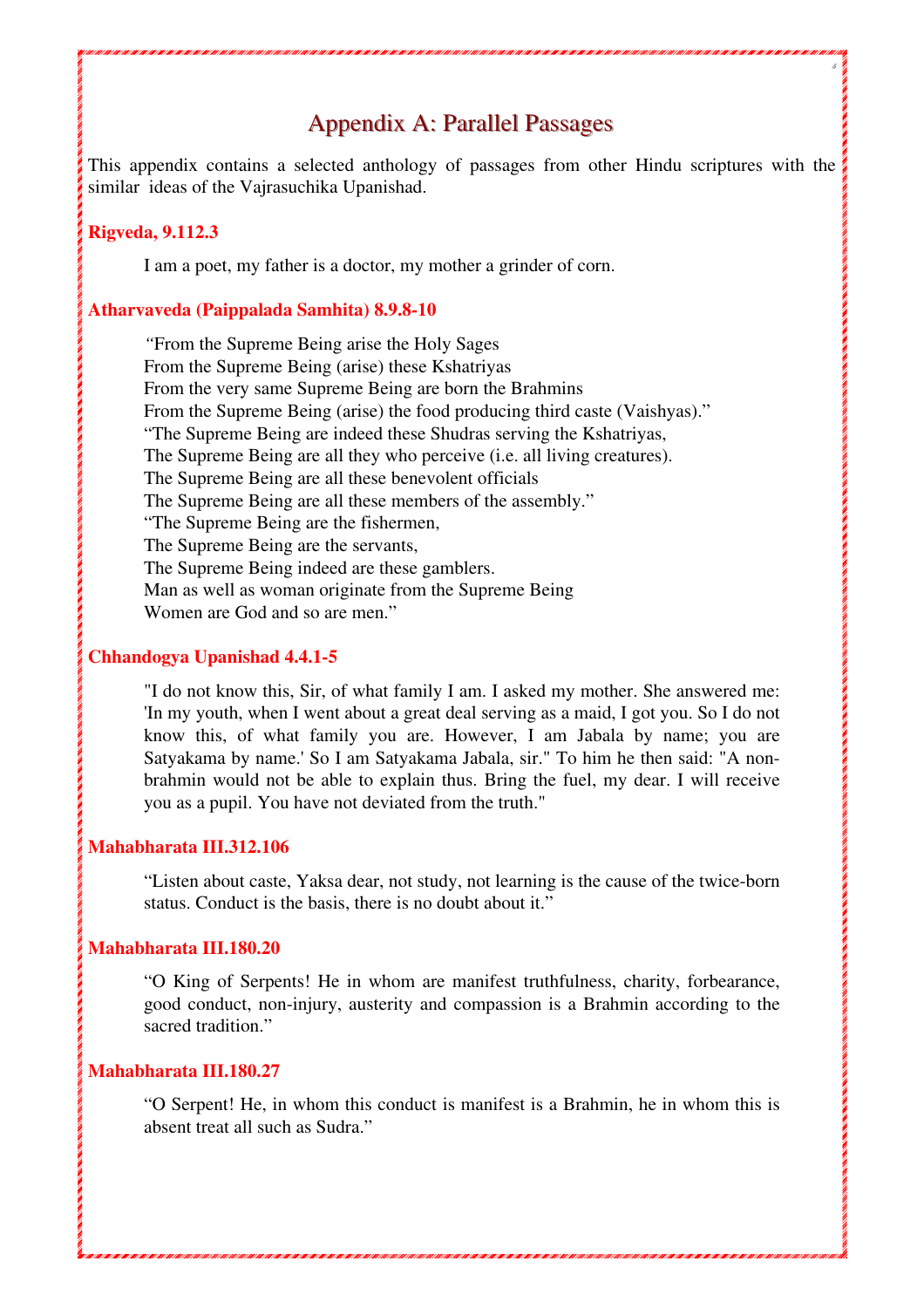#### **Mahabharata, XII.269.34**

"The gods consider him a Brahmin (a knower of Brahman) who has no desires, who undertakes no work, who does not salute or praise anybody (with a selfish motive), the fruits of whose deeds have exhausted and who maintains equanimity."

6

#### **Shukraniti, Chapter 1**

"If one's birth were to decide one's caste, then all should be Brahmins because all humans beings have one Father — Prajapati (God, the protector and master of all creatures)."

#### **Srimad Bhagvata Purana**

"Vyasa, born of a dancing girl, became a great Rishi; Hence, it is *tapas* that makes one a Brahmin, and not his birth. Sakti, born of a Chandala woman, became a great Rishi. Hence, it is *tapas* that makes one a Brahmin, and not his birth. Parasara, born of Swapāki, became a great Rishi; Hence, it is *tapas* that makes one a Brahmin, and not his birth. Vyasa, born of a fisherwoman, became a great Rishi; Hence, it is *tapas* that makes one a Brahmin, and not his birth."

**Note:** Tapas = performance of austerities, pious deeds, meditation and adherence to truth.

### Appendix B: Hindu Deities, Sages and Saints Who were not Brahmins

#### "The origin of Sages, Truth and Rivers are unknown"—Mahabharata

This appendix lists some non-Brahmin or mixed caste great Deities, Saints and Sages of Hinduism. It will be apparent that these great men and women are responsible to a great extent for the development of Hinduism and that the title 'Brahminism' is rather a misnomer for our Dharma.

- 1. **Sri Rama**: He was a Kshatriya belonging to the Suryavamsa. His life is the theme of the popular Hindu epic Ramayana. He is considered the  $7<sup>th</sup>$  incarnation of Lord Vishnu, who in turn represents the 'Preserver' aspect of God. He is considered an ideal son, an ideal king and so on. Hindu Utopia is often called 'Ramarajya', i.e., 'the kingdom of Sri Rama'.
- 2. **Sri Krishna:** He to the belonged to the Yadava sub-caste. The Yadavas are currently enumerated amongst the 'Other Backward Castes' (OBC's) in India. He is considered the most popular deity of Hindus, and revealed the 'Bhagavad Gita', which is the bedrock of modern Hinduism, and summarizes the philosophical teachings of all Hindu scriptures in a masterful manner. He is considered as the  $8<sup>th</sup>$  incarnation of Lord Vishnu.
- 3. **Lord Shiva**: He is often termed as a 'Kirata' in the Puranas. The Kiratas would currently fall in the 'Scheduled Tribes' (ST) category in modern India. He is considered as a representation of the 'Destroyer' aspect of God and is one of the chief Hindu deities. He is the chief subject of numerous Hindu scriptures like the Shiva Purana, the Kurma Purana and so on.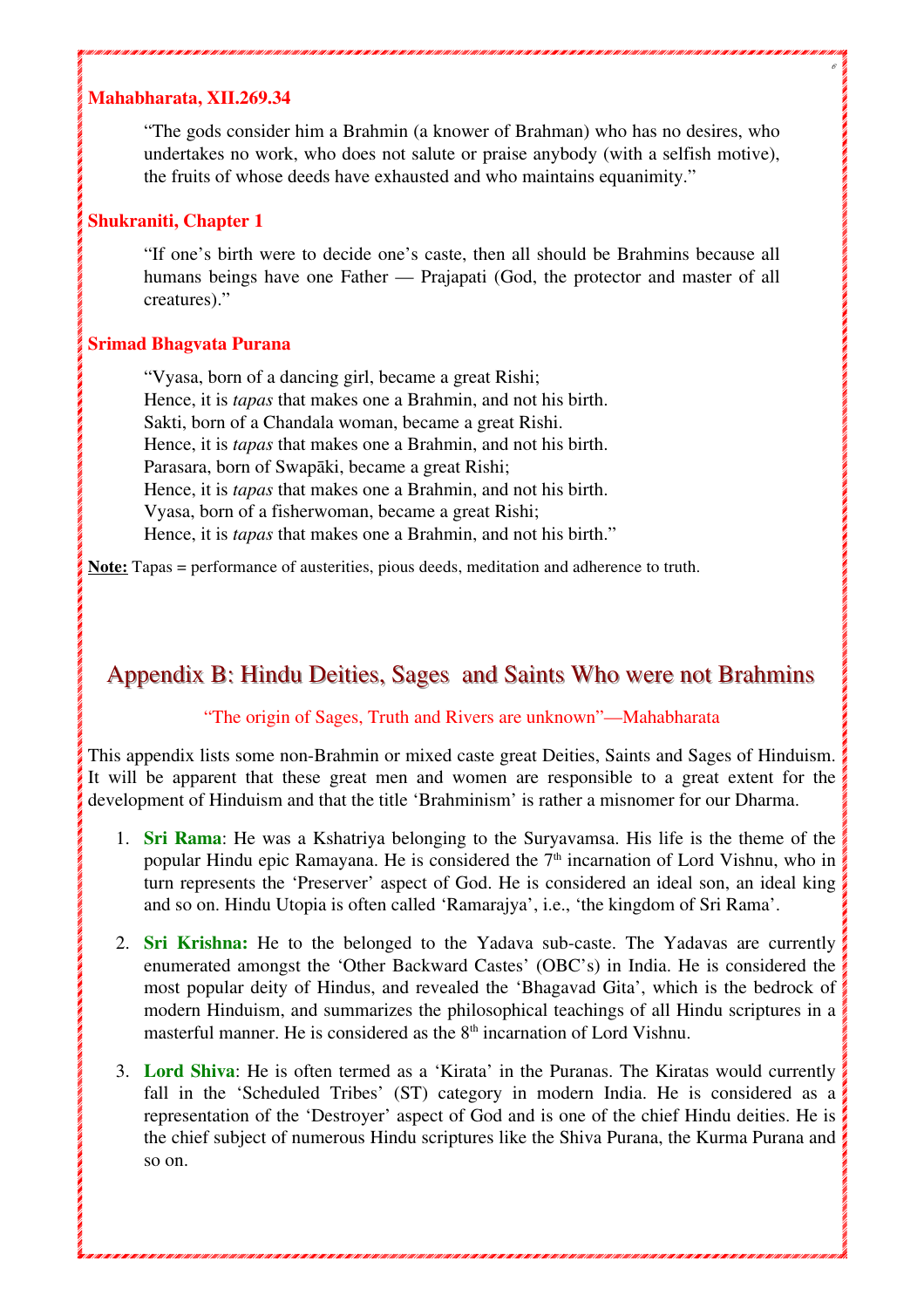4. **Maharshi Aitreya Mahidasa**: According to tradition, his mother was a maid named 'Itara'. This Rishi is credited with the compilation of the Aitreya Brahmana and sections 1-3 of the Aitreya Aranyaka (the latter contains the Aitreya Upanishad- one of the 10 canonical Upanishads for Hindus) belonging to the Rigveda.

7

- 5. **Rishika Lopamudra**: She was a Kshatriya princess from Vidarbha, who married Maharshi Agastya. She is the Seer of some verses of the Rigveda. Several edifying dialogs between her and Sage Agastya are recorded in the Puranas.
- 6. **Maharshi Vishwamitra**: He was originally a Kshatriya named 'Vishwaratha'. He is credited with revealing the 'Gayatri Mantra', the Hindu prayer par-excellence. He was elevated to Brahminhood because of his spiritual luster.
- 7. **Maharshi Veda Vyasa**: He was the son of a fisher-woman named Satyavati, from Rishi Parashara. Considered the greatest Rishi of classical Hinduism, he is believed to have give the 4 Vedas ( = the most authoritative scriptures of Hindus) their present form. He also compiled the Mahabharata and the Puranas, which are the mainstay of popular Hinduism. He also authored the Brahmasutras- a text considered as one of the triple canon of Vedantic Hinduism (the other two being the Gita and the Upanishads). His birthday is celebrated as 'Guru-Poornima' by Hindu monks every year. All Hindu monastic orders trace their lineage from him and a popular saying goes: "*vyasocchishtam jagatsarvam*" meaning that so great was the learning Rishi Veda Vyasa, that even his voluminous writings represent only the periphery of his knowledge.
- 8. **Maharshi Matanga**: He was the son of a Shudra mother and a Vaishya father. In fact, Chandalas are often addressed as 'Matanga 'in passages like Varaha Purana 1.139.91
- 9. **Maharshi Valmiki**: He was descendant from Sages but had become a *chandala* (= an outcaste) named Ratnakara, because he took to murder and highway robbery. He was reformed by Prajapati Brahma and was inspired by the divine Sage Narada to compose the Hindu epic par excellence- the Ramayana.
- 10. **Rishika Sulabha Maitreyi**: She was a Kshatriya lady who promulgated the Saulabha Shakha of the Rigveda. She is counted among the revered teachers of Rigveda to whom respects are offered in texts like the Kausitaki Brahmana. The Saulabha Brahmana is now lost but is mentioned in the Kashika- a commentary on the grammatical text named Ashtadhyayi. A dialog of Rishika SulabhA with King Janaka of Videha on spirituality is recorded in the Shanti Parvan (12<sup>th</sup> book) of the Mahabharata.
- 11. **Mahatma Vidura**: He was the son of Maharshi Veda Vyasa and a maid of King Dhritrashtra (the father of Kauravas in the Mahabharata). He is a wise man in the Mahabharata and counseled many towards truth. His teachings are collected in the 'Viduraprajagar' section of the Udyog Parvan (5<sup>th</sup> book) of Mahabharata.
- 12. **Gautama Buddha**: The founder of Buddhism belonged to a marginal Kshatriya tribe called Shakya. He lived and died as a Hindu, although his followers founded a new religion in his name. He advocated the supremacy of good ethics and morality over philosophical speculation and ritualism. He is considered the  $9<sup>th</sup>$  incarnation of Lord Vishnu by devout Hindus.
- 13. Mahavira: The 24<sup>th</sup> and the last great Teacher of Jainism. He belonged to the Kshatriya Licchivi tribe of Bihar. He advocated vegetarianism and the centrality of compassion in Dharma.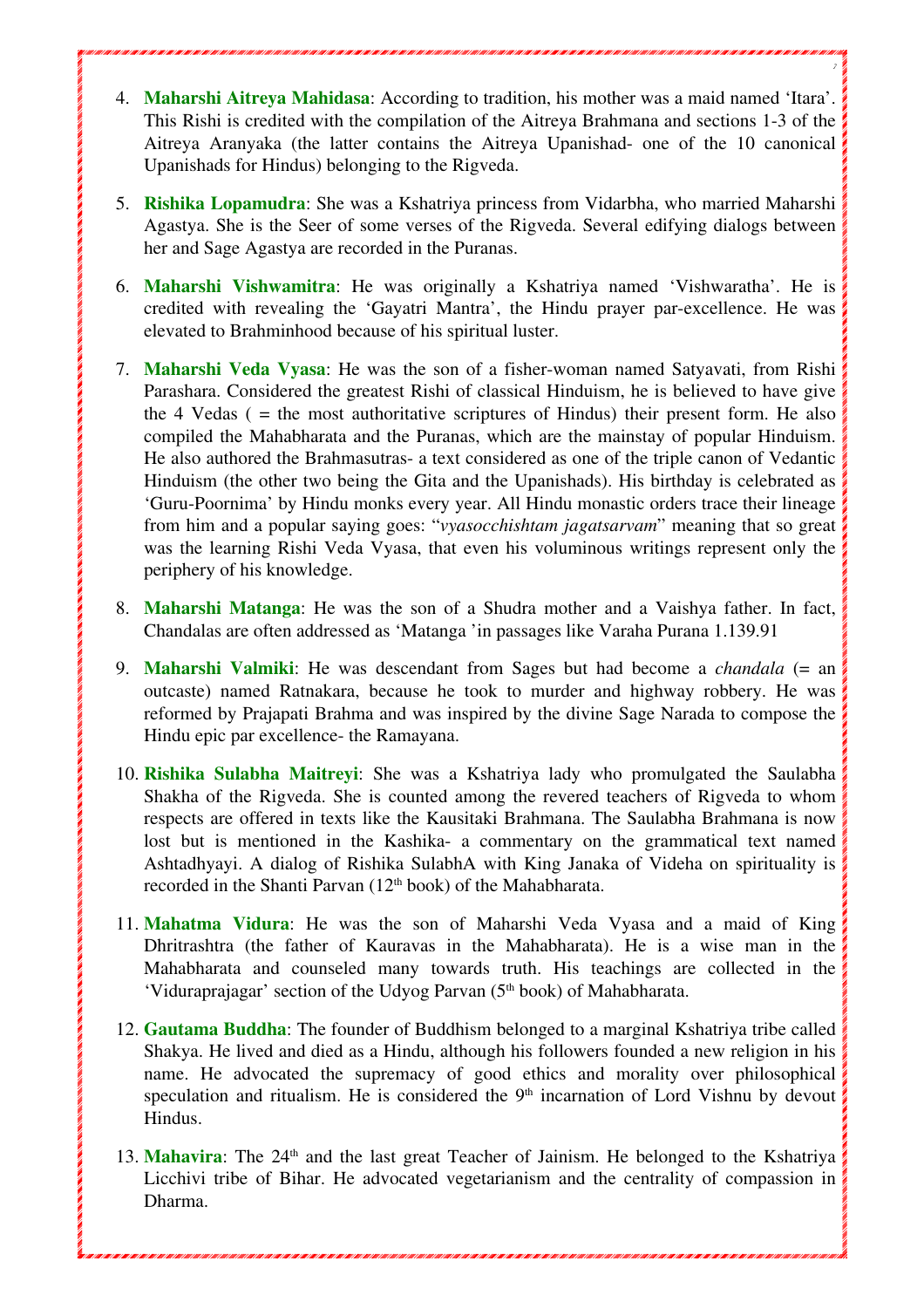14. **Bhakta Nammalvar**: The foremost of the Alvar Vaishnava saints, he was a Shudra by birth. His composition 'Tiruvayamoli', which is in the Tamil language, is considered at par with the Vedas by the Sri Vaishnava Hindus.

8

- 15. **Sikh Gurus**: All the Sikh Gurus, from Guru Nanak to Guru Gobind Singh, were Kshatriyas. The teachings of the first 5 and the  $9<sup>th</sup>$  Guru are compiled in the Adi Granth- the Sikh scripture. In the face of Islamic persecutions, they revitalized the Hindu community of what is now Pakistan and parts of Northern India and preached the simple path of performance of good deeds, devotion to God by recitations of His names and singing of His glory and sharing of one another's joys and sorrows without regard to caste.
- 16. **Saint Kabir**: He was brought-up by '*Julaha*' couple. *Julahas* are a Muslim caste of weavers. He preached in the language of the masses and many of his verses are common proverbs in North India.
- 17. **Narsi Mehta**: He was born in a Vaishya family is a renowned Vaishnava saint of Gujarat. One of his compositions- "*Vaishnava Jana*" was a favorite of Mahatma Gandhi. According to some however, he was a Brahmin.
- 18. **Saint Tukarama**: He was a Vaishya who composed touching poems called the 'Abahngas' on devotion to God. These compositions are recited with great fervor by numerous Hindus, especially in Maharashtra by the members of the Warakari community.
- 19. **Saint Ravidas**: He was a cobbler, and therefore of Shudra origin. He advocated Bhakti and 16 of his compositions were incorporated in the Adi Granth- the Sikh scripture.
- 20. **Saint Mira**: She was a Rajput Kshatriya princess of Mewar and devoted her life to the service of Lord Krishna. Her beautiful poetical compositions addressed to Lord Krishna are recited with great fervor by Hindus down to this day.
- 21. **Swami Vivekananda**: One of the foremost reformers and teachers of modern Hinduism, he was of Kayastha subcaste of Bengal. He spread the message of Vedanta in the United States and Europe and his writings and speeches are contained in "The Collected Writings of Swami Vivekanand." He founded the Ramakrishna Mission- a religious organization to propagate the teachings of his Guru Swami Ramakrishna Paramahamsa. In Bengal, Kayasthas are considered as Shudras.
- 22. **Vatsa,** a descendant of Kanva RV 6.1; 8.8 etc; was called a Shudra-putra (Panchavimsha Brahman 14.66).
- 23. **Kakshivat,** a Brahmavadin, was the son of Dirghatamas by a Shudra maid servant (Brihaddevata 4.24-25).
- 24. According to Mahabharata (Anushasana Parvan 53.13-19), Sage Kapinjalada was a Chandala and Sage Madanapala was the son of a boatwoman.
- 25. According to Mahabharata Shanti Parvan, King Sudas was also a Shudra. Sudas is one of the most celebrated kings of the Rigveda, being the hero of the Dasarajna war.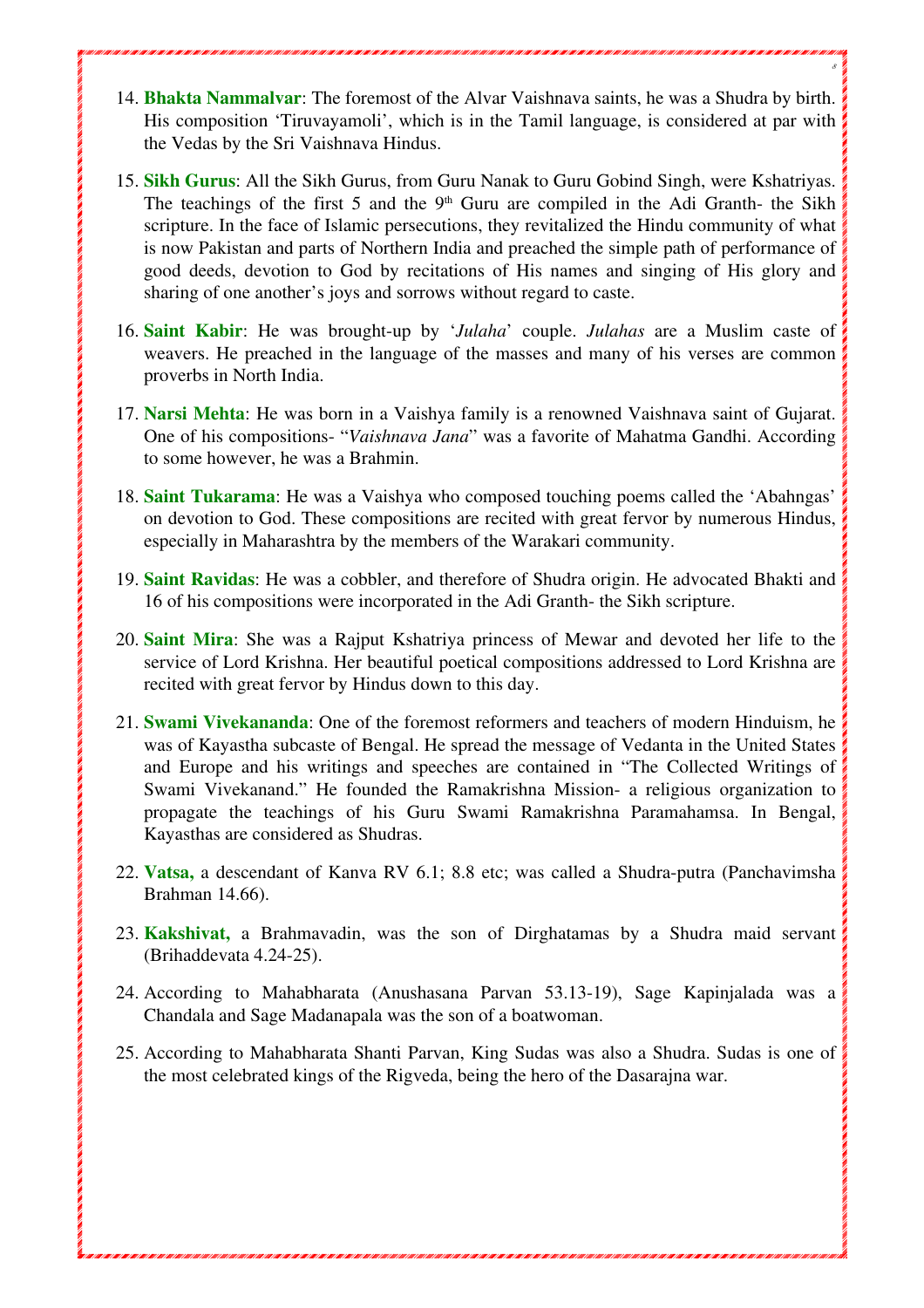## **Bibliography and References**

9

1. S. Radhakrishnan; The Upanisads; Indus (Publishers); New Delhi; 1995 *[This text is the major source of this website]*

2. Jagdish Lal Shastri; Upanishatsagrahah; Motilal Banarsidass; Delhi; 1970 *[This book gives the text of the Upanishad in Devanagari script]*

### **Links**

1. Global Hindu Electronic Network [ http://www.hindunet.org ]

2. Yahoo Links on Hinduism

http://dir.yahoo.com/Society\_and\_Culture/Religion\_and\_Spirituality/Faiths\_and\_Practices/Hinduis m/

3. The Caste System http://www.geocities.com/CapitolHill/Lobby/9089/hr/caste.html

4. The Himalayan Academy http://www.HimalayanAcademy.com At this website, a search by 'Caste' will give several articles of interest.